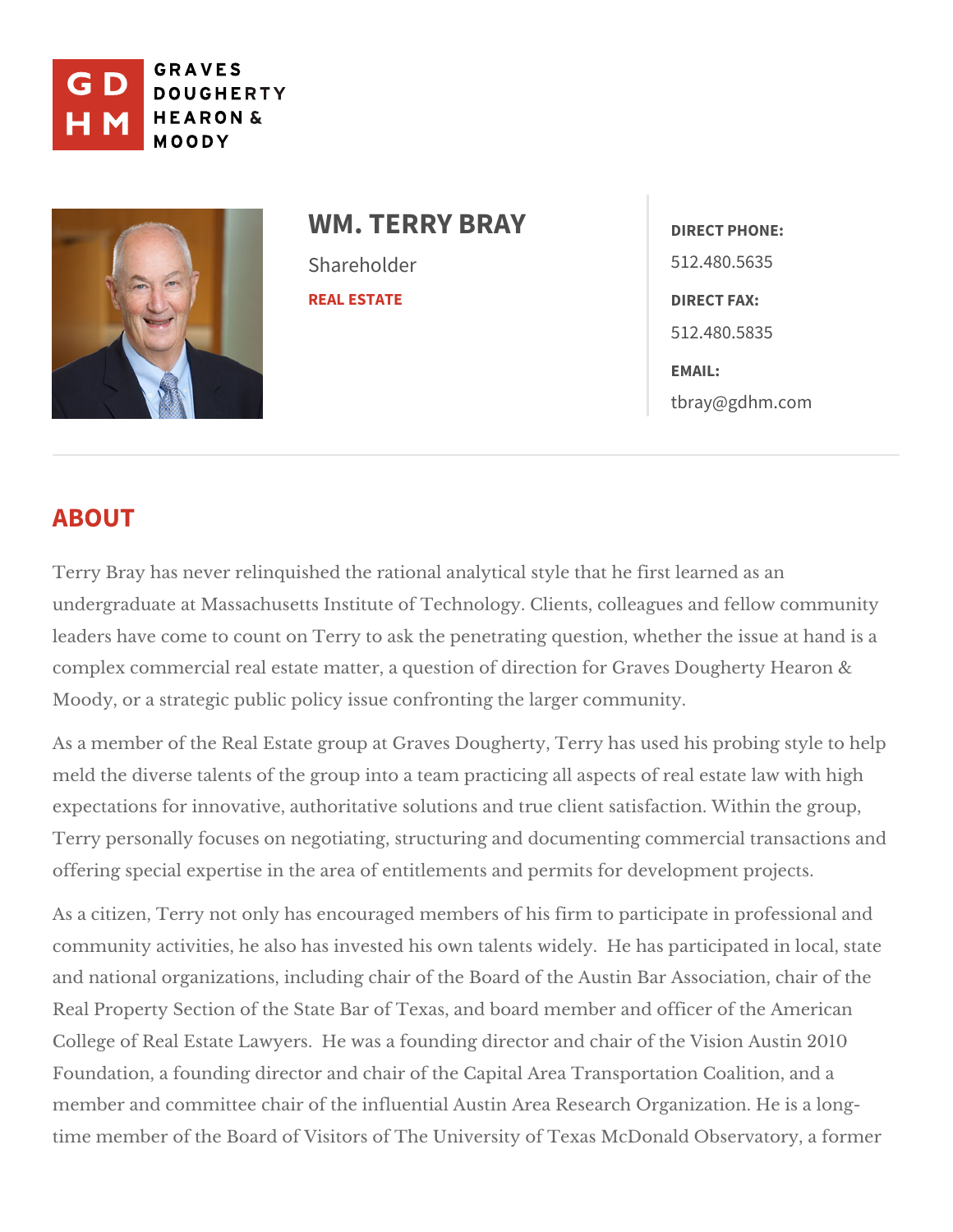chair of the board of the Austin Community College Foundation, and a key participant in numerous other civic and professional organizations.

And what does Terry believe is the strength of the law firm he's been a part of for more than forty years? He suggests it's "the problem-solving abilities of our lawyers – uniformly bright people who are passionate about their work and enjoy working with each other. We provide very smart, very professional service for the benefit of our clients."

### **PROFESSIONAL QUALIFICATIONS**

- Admitted: State Bar of Texas, 1965
- Board Certified in Commercial Real Estate Law by the Texas Board of Legal Specialization
- Education: The University of Texas School of Law, J.D., with honors, 1965, Phi Delta Phi, Order of the Coif, Chancellors, Phi Kappa Phi, Texas Law Review (1964-65). Massachusetts Institute of Technology, Bachelor of Science in Industrial Management, 1962
- Assistant to the Solicitor General, Office of the Solicitor General, U.S. Department of Justice, Washington, D.C. – 1970-1972
- Law Clerk to the Honorable Joseph C. Hutcheson, Jr., U.S. Court of Appeals, Fifth Circuit – 1965-1966

#### **REPRESENTATIVE EXPERIENCE**

Terry works with land owners, developers and companies acquiring and operating research and industrial campuses, as well as with individual property owners and investors.

Recent matters include:

- Representing commercial and industrial clients in property acquisition, title and survey issues, utility and entitlement approvals, and development matters
- Representing real estate investors in property acquisition, title and survey issues, utility and entitlement approvals, development and construction, leasing and operations matters
- Representing land owners in acquiring, selling and leasing land, master planning for development, utility and entitlement approvals, and transportation and drainage arrangements
- Representing residential developers of large-scale residential communities in connection with property acquisition, title and survey issues, utility and entitlement approvals and restrictive covenants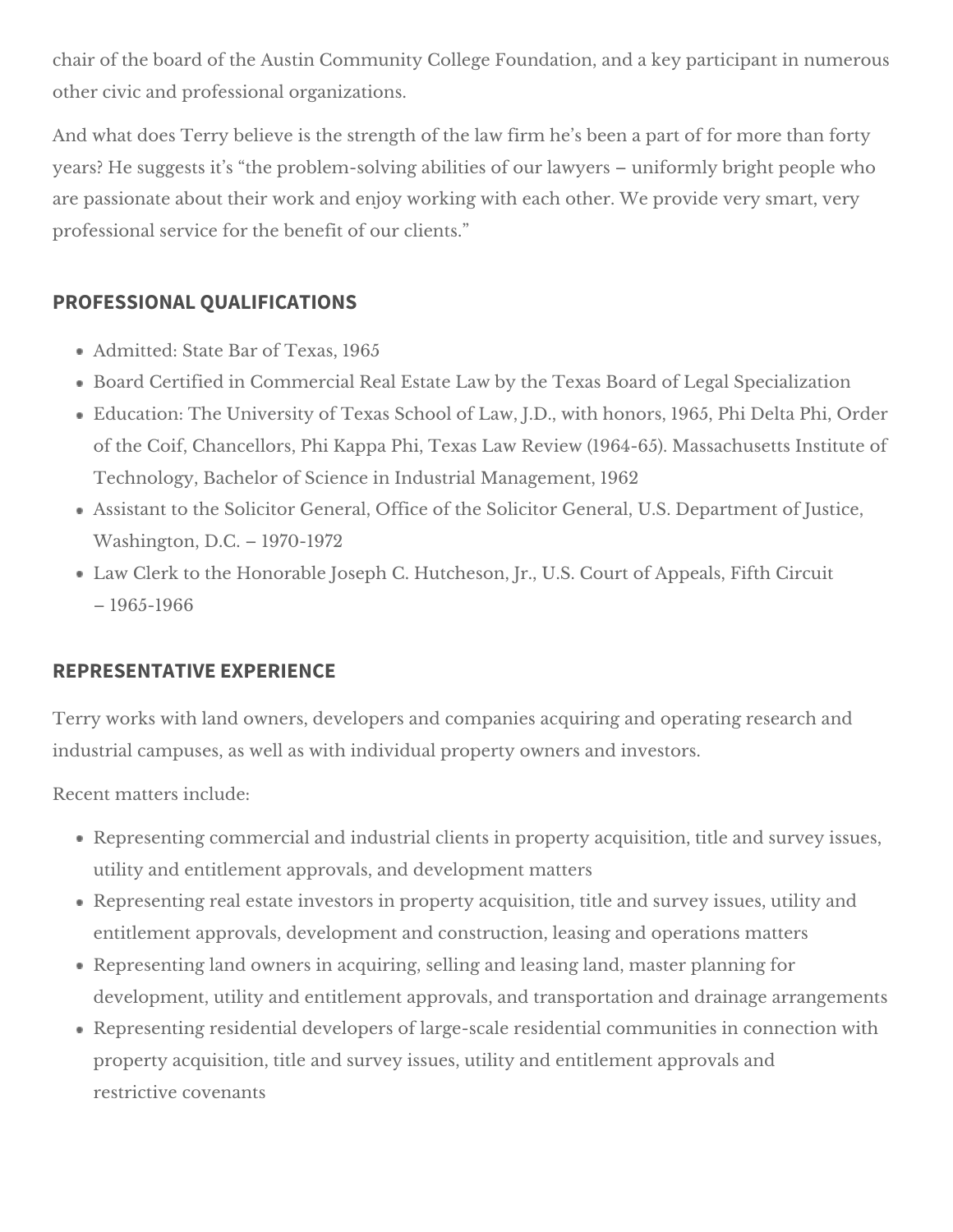Representing developers of large master-planned, mixed-use projects in a leasing land, master planning for development, zoning, utility and entitle transportation and drainage arrangements, project restrictive covenants, increment financing

Representing urban core landowners and developers in acquiring, selling master planning for development, zoning, utility and entitlement approval and drainage arrangements

#### PROFESSIONAL AFFILIATIONS

American Bar Association, Member Real Estate, LParwolb Stade tia Trust [American College of Real Est](http://www.acrel.org/)at Mele Lama boy ers (Board of Governors, 1990-1997; Executive Committee,  $1994e1997$ ;  $1996-1997$ ) State Bar of Texas, Member Real Estate, Probate and Trust Law Section 1985-1990 and 1994h hand  $(9, 7, 1996 - 1997)$ Texas Bar Foundation,  $(Fieel\omega)$  (Let  $\omega$  mber) Member, Austin Bar Association (Chair, Real Estate Section, 1976-918938-5; 1991; President, 1989-1990)

#### AWARDS AND HONORS

Listed The Best Lawyers in Aumbeisthed by Woodward/White, Inc., Real Estate (1983 2018)  $A \vee P$  Preeminen  $P$ eer Review Rating, Martindale.com Texas Montholyper Law<sup>e</sup>yers blished by m son Reuters Awarded the Texas State Bar Distinguished Real Estate Lawyer Lifetime A Award, 2004 Awarded the Gary Farmer Commendation of Excellence Award by the Real Austin, 2008 Received the Austin Bar Association Distin Agwa is be Clawyer

#### PUBLICATIONS AND PRESENTATIONS

Faculty Member, Course Director, and Author/Speaker of the State abar of of Water Right Fexas Faculty Member, Chair, and Author/Speaker, The University of Texas Scho Lending Institute